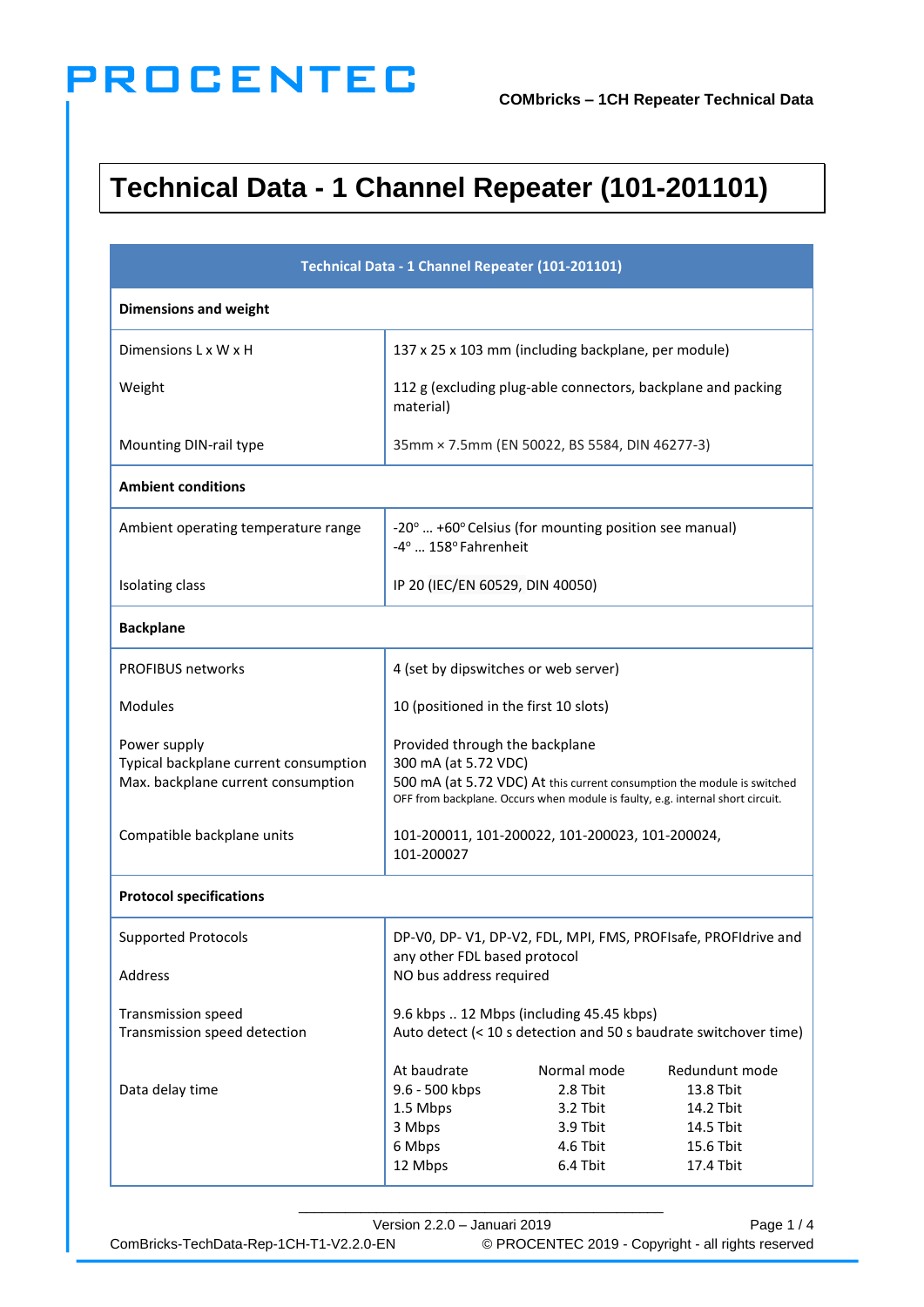#### **COMbricks – 1CH Repeater Technical Data**

| Technical Data - 1 Channel Repeater (101-201101)     |                                                                                                                                                                                                                                                                                                                                                                                                                                                                                                                                                                                                                              |  |  |  |
|------------------------------------------------------|------------------------------------------------------------------------------------------------------------------------------------------------------------------------------------------------------------------------------------------------------------------------------------------------------------------------------------------------------------------------------------------------------------------------------------------------------------------------------------------------------------------------------------------------------------------------------------------------------------------------------|--|--|--|
| Deviation                                            | 2 bit times (over the complete message) for received messages is<br>allowed and is corrected to nominal speed when transmitted.                                                                                                                                                                                                                                                                                                                                                                                                                                                                                              |  |  |  |
| <b>PROFIBUS cable specifications</b>                 |                                                                                                                                                                                                                                                                                                                                                                                                                                                                                                                                                                                                                              |  |  |  |
| Cable lengths                                        | 1200 m at 9.6 kbps to 93.75 kbps<br>1000 m at 187.5 kbps<br>400 m at 500 kbps<br>200 m at 1.5 Mbps<br>100 m at 3 Mbps to 12 Mbps                                                                                                                                                                                                                                                                                                                                                                                                                                                                                             |  |  |  |
| Wire diameter (for the screw terminals)<br>Wire type | $< 2.5$ mm <sup>2</sup><br>Stranded or solid core                                                                                                                                                                                                                                                                                                                                                                                                                                                                                                                                                                            |  |  |  |
| Number of devices                                    | Maximum 31 devices per channel (busload)                                                                                                                                                                                                                                                                                                                                                                                                                                                                                                                                                                                     |  |  |  |
| Termination                                          | Integrated and switchable<br>Powered according to PB RS 485 (390/220/390 Ohms)                                                                                                                                                                                                                                                                                                                                                                                                                                                                                                                                               |  |  |  |
| Redundancy                                           | Yes, maximum 10 cables activated by switch                                                                                                                                                                                                                                                                                                                                                                                                                                                                                                                                                                                   |  |  |  |
| Cascading depth                                      | No limit (only limited by busparameter of the master)                                                                                                                                                                                                                                                                                                                                                                                                                                                                                                                                                                        |  |  |  |
| Cascading units                                      | With standard busparameters:<br>Normal mode[units]<br>At baudrate<br>9.6 kbps<br>7<br>19.2 kbps<br>$\overline{7}$<br>45.45 kbps<br>42<br>93.75 kbps<br>7<br>187.5 kbps<br>$\overline{7}$<br>500 kbps<br>17<br>1.5 Mbps<br>23<br>3 Mbps<br>19<br>6 Mbps<br>16<br>12 Mbps<br>15<br>Formula to calculate number of cascading units with adjusted<br>$T_{slot}$ :<br>Cascading units = $(T_{slot} - maxT_{sdr}) / (2 \times T_{data\_delay\_time})$<br>T <sub>data delay time</sub> is described in protocol specifications on previous<br>page.<br>Example 1.5 Mbps, normal mode:<br>Cascading units = (300-150) / (2x3.2) = 23 |  |  |  |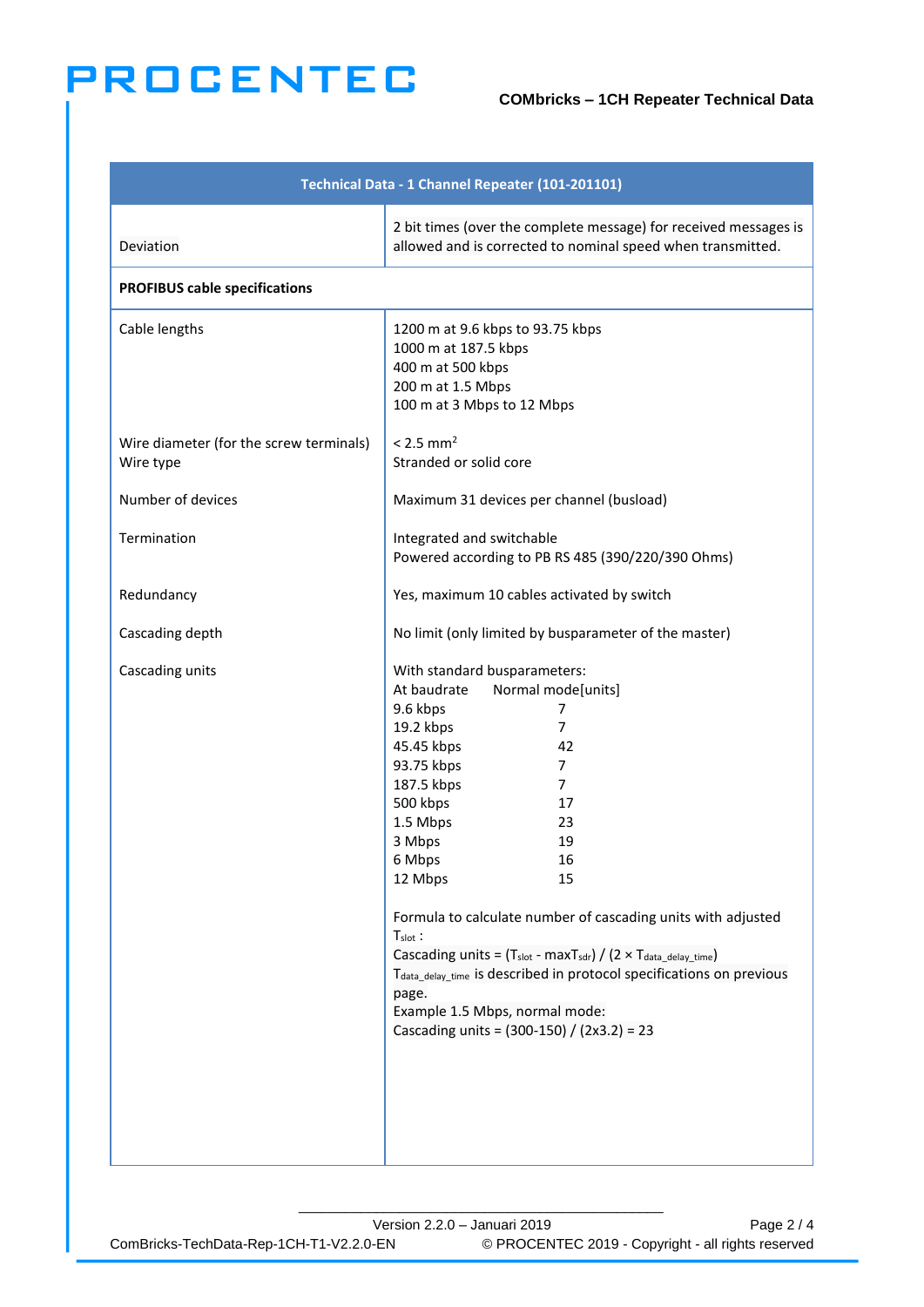| Technical Data - 1 Channel Repeater (101-201101)                                                                                                                                                                               |                                                                                                                                                                                                                                                                                                                                                                                                                                                                                                                                                                                                                                    |  |  |
|--------------------------------------------------------------------------------------------------------------------------------------------------------------------------------------------------------------------------------|------------------------------------------------------------------------------------------------------------------------------------------------------------------------------------------------------------------------------------------------------------------------------------------------------------------------------------------------------------------------------------------------------------------------------------------------------------------------------------------------------------------------------------------------------------------------------------------------------------------------------------|--|--|
| <b>Connector Lay-out</b>                                                                                                                                                                                                       |                                                                                                                                                                                                                                                                                                                                                                                                                                                                                                                                                                                                                                    |  |  |
| <b>PROFIBUS SCREW Terminal CH1</b>                                                                                                                                                                                             | Plug-able screw terminal, pitch 5,08 mm<br>Pin A: PROFIBUS A (green wire)<br>Pin B: PROFIBUS B (red wire)<br>Pin SH: Shield<br>Pin I: Indirect Shield                                                                                                                                                                                                                                                                                                                                                                                                                                                                              |  |  |
| PROFIBUS DB9 CH1                                                                                                                                                                                                               | D Sub connector, 9 contacts (PROFIBUS specification)<br>Pin 1: N.C.<br>Pin 2: N.C.<br>Pin 3: PROFIBUS - B<br>Pin 4: PROFIBUS - RTS<br>Pin 5: GND<br>Pin 6: VPP<br>Pin 7: N.C.<br>Pin 8: PROFIBUS - A<br>Pin 9: N.C.<br>Housing: Shield<br>Pin SH is connected internally to the DIN-rail with spring-loaded<br>contact.<br>Pin I is connected internally with 10nF/1MOhm to shield.                                                                                                                                                                                                                                                |  |  |
| <b>LEDs</b>                                                                                                                                                                                                                    |                                                                                                                                                                                                                                                                                                                                                                                                                                                                                                                                                                                                                                    |  |  |
| RDY<br>: Ready<br><b>RX</b><br>: Receiving<br>: Error Receiving<br>ER<br>: Switch Network Termination<br>SW.                                                                                                                   | Module is ready for operation (ON)<br>Receiving telegrams (blinking)<br>No or bad receiving telegrams detected (ON or blinking)<br>Network termination active (ON)                                                                                                                                                                                                                                                                                                                                                                                                                                                                 |  |  |
| <b>Dipswitches</b>                                                                                                                                                                                                             |                                                                                                                                                                                                                                                                                                                                                                                                                                                                                                                                                                                                                                    |  |  |
| NW <sub>0</sub><br>NW1<br><b>LEFT</b><br><b>LEFT</b><br><b>RIGHT</b><br><b>LEFT</b><br><b>LEFT</b><br><b>RIGHT</b><br><b>RIGHT</b><br><b>RIGHT</b><br><b>RED</b><br>LEFT<br><b>RIGHT</b><br>H/S<br><b>LEFT</b><br><b>RIGHT</b> | <b>PROFIBUS Network</b><br>1<br><b>RDY</b><br>Communication<br><b>Repeater Module</b><br>error on Channel x<br>2<br>status<br>$RX -$<br>ER-<br>3<br>Data received on<br>$SW_$<br><b>Termination ON</b><br>4<br>Channelx<br>on Channel x<br>Network 1: NW0 = L, NW1 = L<br>Redundancy<br>NW <sub>0</sub><br>Network 2: $NWO = R$ , $NW1 = L$<br>Network $3: NWO = L$ , $NW1 = R$<br><b>OFF</b><br>. .<br>NW <sub>1</sub><br>Network 4: NW0 = $R$ , NW1 = $R$<br>ه ۲<br><b>RED</b><br>ON<br>ma f<br>H/S<br><b>Settings</b><br>Redundancy for the<br>Dipswitches or web<br>server settings<br>current network<br>Hardware<br>Software |  |  |